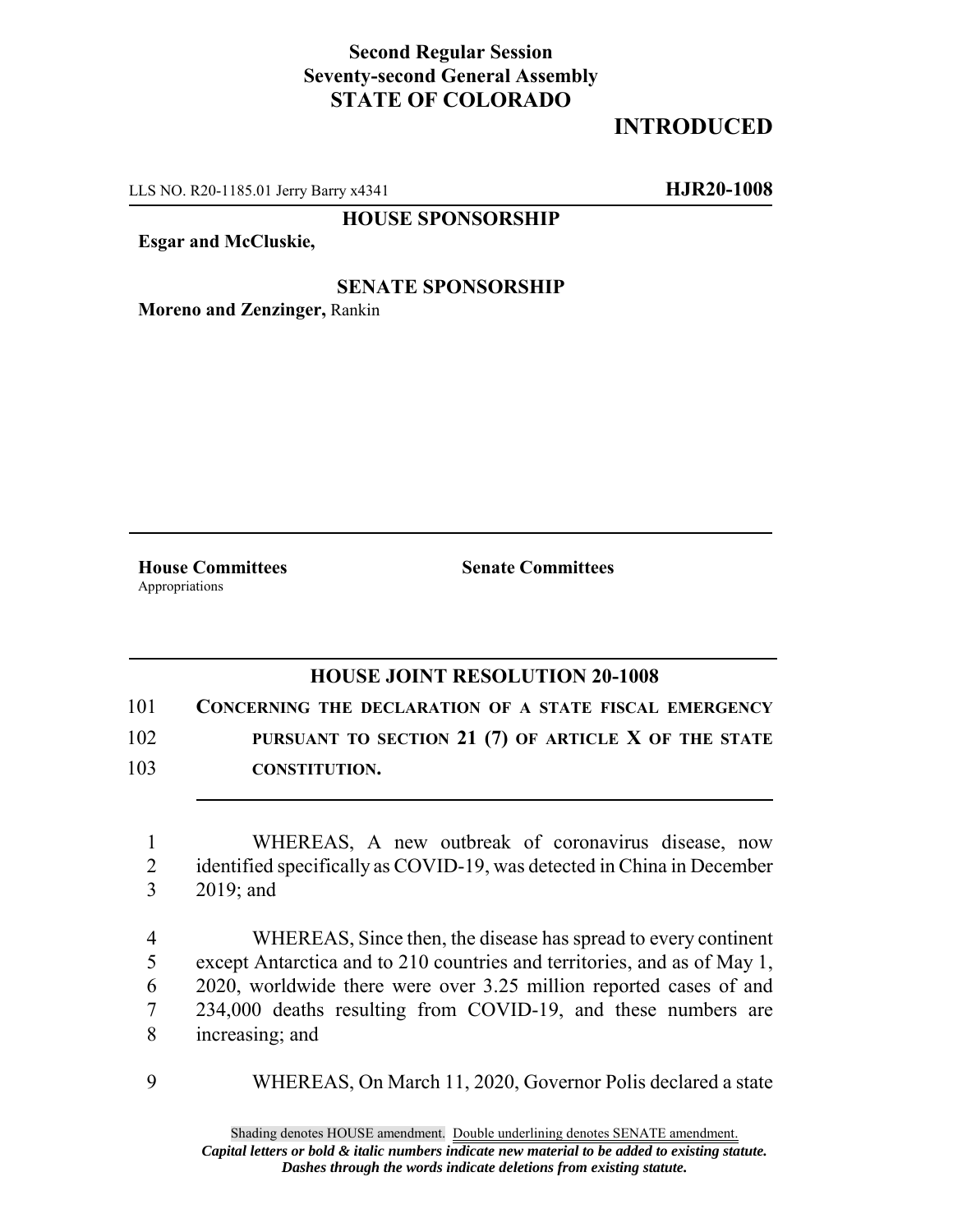- of disaster emergency in Colorado, and the World Health Organization
- declared a global pandemic due to the spread of COVID-19; and
- WHEREAS, To slow the spread of the COVID-19 virus, Governor Polis ordered that Coloradans stay at home and closed all but critical businesses; and
- WHEREAS, The Governor's order resulted in an unprecedented loss of employment and a corresponding increase in claims for unemployment; and

 WHEREAS, According to the Colorado Legislative Council Economic and Revenue Forecast dated May 2020, an \$895.8 million general fund deficit is expected at the end of fiscal year 2019-20 and if general fund appropriations are held constant relative to fiscal year 2019-20 levels, the general assembly is projected to have a \$3.3 billion, or 25.3 percent, shortfall in revenue; and

- WHEREAS, The significant reduction in expected general fund revenue for fiscal year 2020-21 has resulted in a state budget crisis; and
- WHEREAS, Section 21 of article X of the state constitution provides for the imposition of additional state cigarette and tobacco taxes and allows the resulting tax revenues to be used to expand health care for children and low-income populations, tobacco education programs, and the prevention and treatment of cancer and heart and lung disease, and section 21 sets forth the allocation of the tobacco tax revenues; and
- WHEREAS, Section 21 of article X of the state constitution expressly recognizes that there might come a time when the state would experience a fiscal emergency; and
- WHEREAS, Section 21 (7) of article X of the state constitution allows the General Assembly to declare a state fiscal emergency for a single fiscal year by a Joint Resolution approved by a two-thirds majority vote of the members of both houses of the General Assembly and the Governor; and
- WHEREAS, The adoption of a Joint Resolution declaring a state fiscal emergency allows the General Assembly to use revenue generated under section 21 of article X of the state constitution for any health-related purpose and to serve populations enrolled in the children's